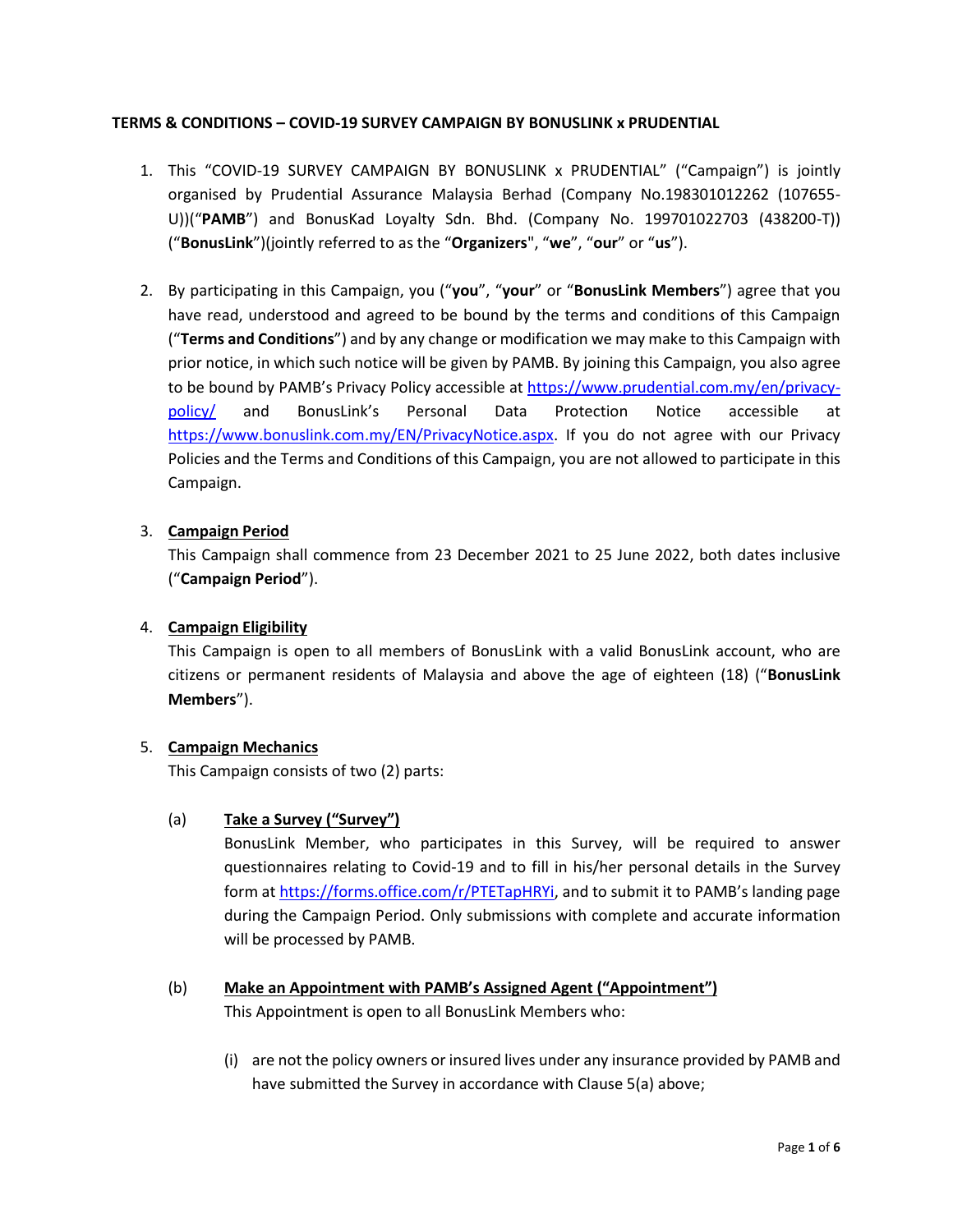- (ii) have given their consent to be contacted by PAMB's assigned agent; and
- (iii) have completed an individual fact-finding consultation session with PAMB's assigned agent during the Campaign Period,

(hereinafter, "**Eligible BonusLink Members**").

#### 6. **Campaign Rewards**

Subject to the Terms and Conditions of this Campaign, only submissions with complete information shall be processed and be entitled to the following Campaign Rewards:

## **(a) Three Hundred (300) BonusLink Points ("Survey Gift")**

BonusLink Member who has completed and submitted the Survey in accordance with Clause 5(a) above, will be entitled to one (1) Survey Gift only, even when he/she makes multiple submissions.

## **(b) Nine Hundred (900) BonusLink Points ("Appointment Gift")**

The Eligible BonusLink Member who fulfills the requirements as laid out in Clause 5(b) above, will be entitled to only one (1) Appointment Gift, even when he/she completes more than one (1) fact-finding consultation sessions during the Campaign Period.

## **(c) Six Thousand (6000) BonusLink Points ("Sign-on Gift")**

- (i) The Eligible BonusLink Member, who has purchased a new eligible insurance policy of PAMB from PAMB's assigned agent, is entitled to one (1) Sign-on Gift.
- (ii) In this regard, eligible insurance policy refers to an insurance policy which meets the following criteria:
	- a. the proposal form ("**Application**") is submitted to PAMB during the Campaign Period, subsequent to the fact-finding consultation session mentioned in Clause 5(b) above; and
	- b. the insurance policy is issued by PAMB on or before 25 July 2022, following PAMB's approval of the Application. For avoidance of doubt, there is a free look period of fifteen (15) days after the date of delivery of the insurance policy ("**Free Look Period**") to allow the Eligible BonusLink Member to review if it meets the Eligible BonusLink Member's needs. The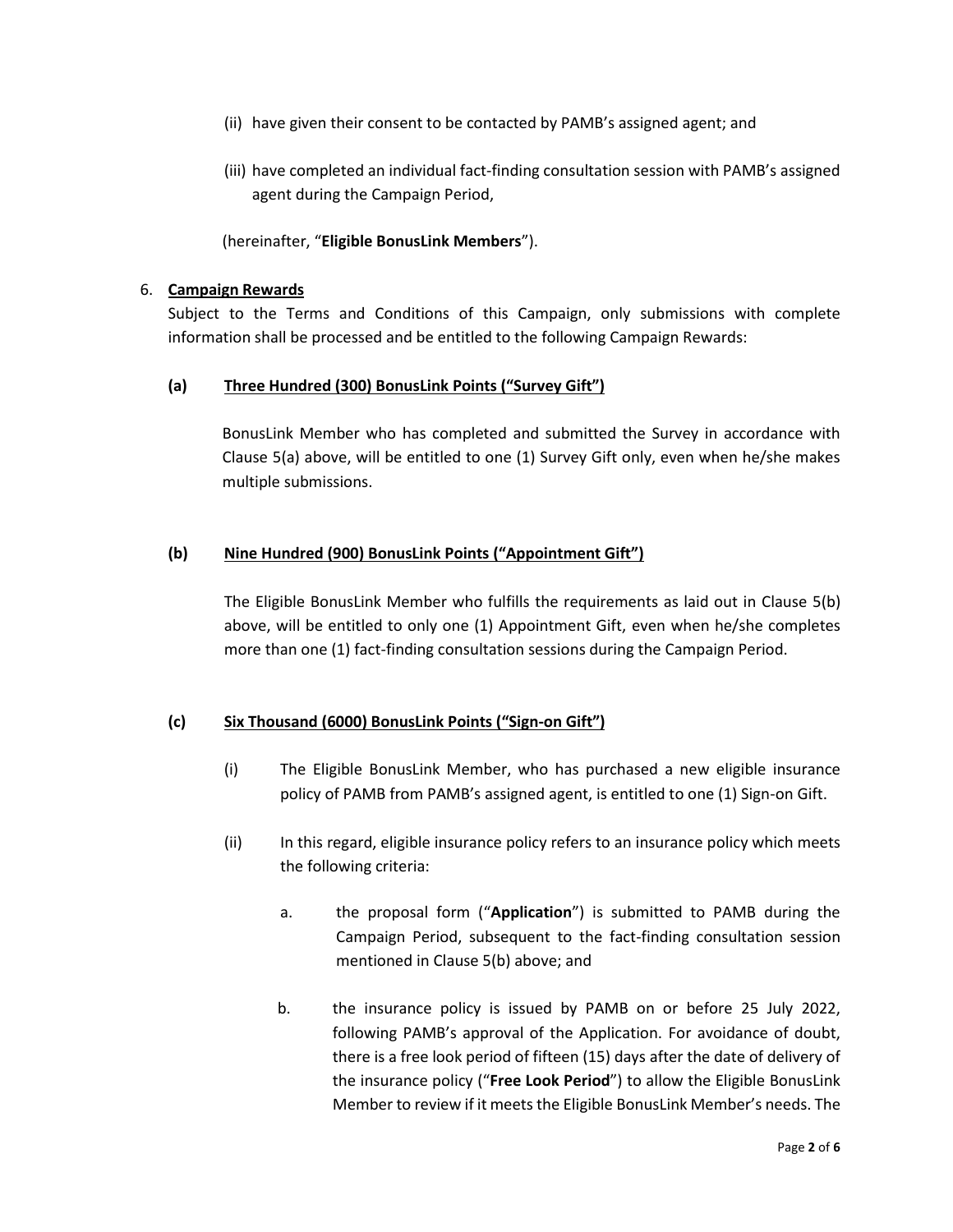Eligible BonusLink Member may cancel the insurance policy by giving a written notice to PAMB within this period. Upon cancellation, no Sign-on Gift will be awarded to the Eligible BonusLink Member.

## 7. **Delivery of the Campaign Rewards**

- (a) In order to receive the Campaign Rewards, the Eligible BonusLink Member:
	- (i) must be a valid BonusLink account holder at the time of the crediting of the Campaign Rewards, failing which the Eligible BonusLink Member will be disqualified without further notice;
	- (ii) is required to furnish the Eligible BonusLink Member's valid BonusLink card number as submitted in the Survey to PAMB during the Campaign Period; and
	- (iii) must ensure that his/her mobile number as stated in the Survey form is the same as registered in the BonusLink account.
- (b) The Campaign Rewards will be credited into the Eligible BonusLink Member's BonusLink account on the following dates:
	- (i) Survey Gift

The Survey Gift will be credited into the Eligible BonusLink Member's BonusLink account within fourteen (14) working days on the following month from the date of receipt of the Survey form by PAMB.

*Example: Eligible BonusLink Member who has completed and submitted the Survey will receive the Survey Gift by 21 January 2022 if the Survey form is received by 31 December 2021.*

(ii) Appointment Gift

The Appointment Gift will be credited into the Eligible BonusLink Member's BonusLink account within fourteen (14) working days on the following month from the completion date of the Appointment with PAMB's assigned agent.

(iii) Sign-on Gift

The Sign-on Gift will be credited into the Eligible BonusLink Member's BonusLink account within fourteen (14) working days on the following month after the Free Look Period.

(c) The usage of the Campaign Rewards is subject to the terms and conditions of BonusLink. The Eligible BonusLink Member shall be solely responsible for the usage of the Campaign Rewards.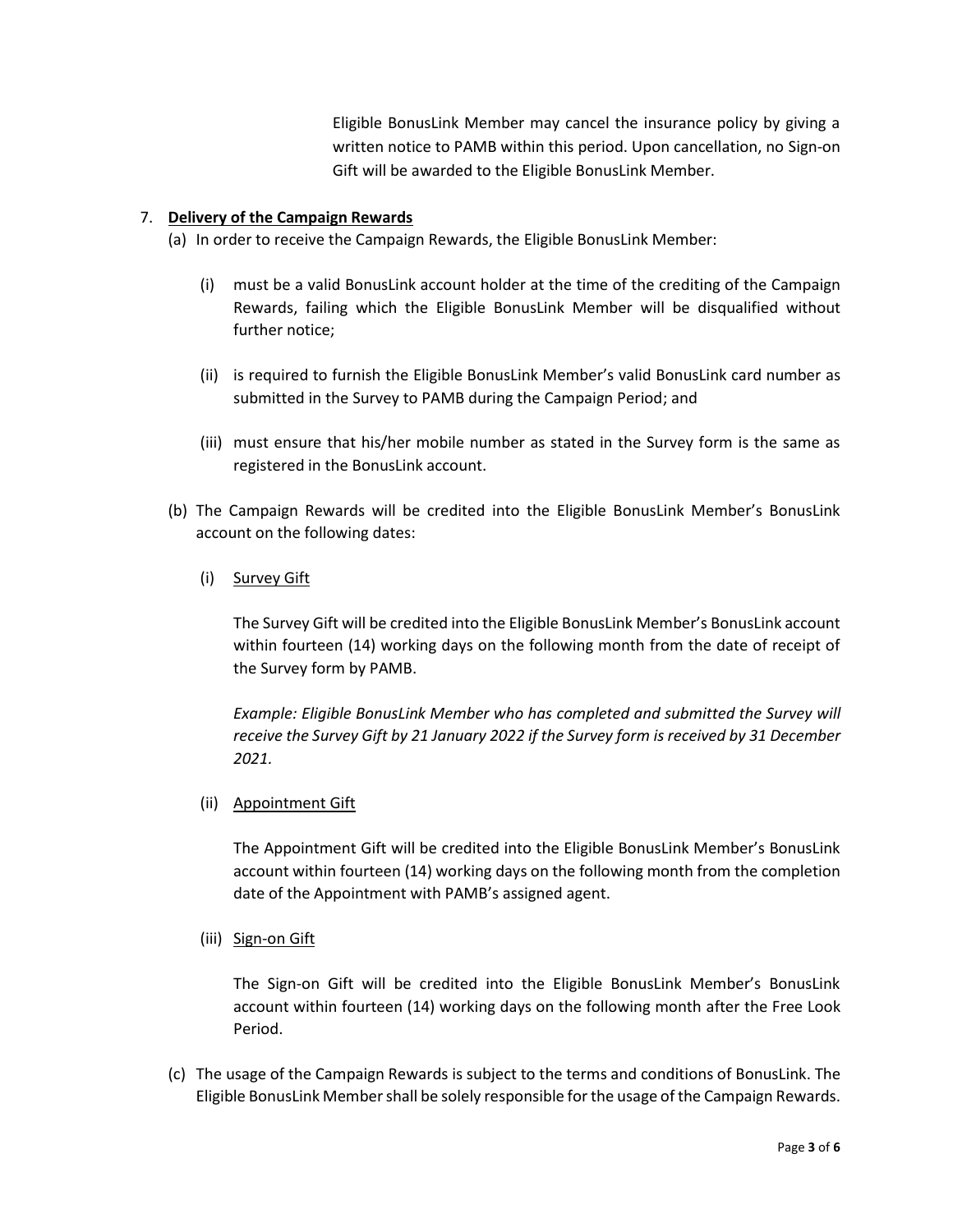PAMB shall not be liable or be required to offer replacement of the Campaign Rewards or otherwise compensate the Eligible BonusLink Member for:

- (i) the discontinued or cancelled Campaign Rewards;
- (ii) the improper use of the Campaign Rewards; or
- (iii) the inability to use or to receive the Campaign Rewards due to technical issues.
- (d) Upon the Campaign Rewards being issued to the Eligible BonusLink Member, PAMB shall be fully discharged of its obligations in relation to the Campaign Rewards and shall have no further obligations in connection to it. PAMB shall not be responsible or liable for nonavailability, cancellation and alteration to the Campaign Rewards.
- 8. BonusLink Members who participate in this Campaign are solely responsible for maintaining the accuracy of their information at all times. The Organizers may request further information from the BonusLink Members to determine the authenticity of any information provided, including whether it is fraudulent or exaggerated.
- 9. By participating in this Campaign, BonusLink Members are deemed to have provided consent to the Organizers to disclose the BonusLink Members' particulars to any service providers and/or authorized third party only for the purpose of running this Campaign and delivering the Campaign Rewards.
- 10. The Campaign Rewards are not transferrable, not exchangeable and/or not redeemable for cash, credit or any other form in part or in full.
- 11. The Organizers shall have the absolute discretion and right to decline the Campaign Rewards in the event any of the Terms and Conditions pursuant to this Campaign is not fulfilled. No appeal(s) will be entertained.
- 12. This Campaign shall not form part of the Application and eligible insurance policy. For clarity, the Campaign Rewards will be paid to the BonusLink Member and Eligible BonusLink Member even after the Eligible BonusLink Member has assigned the rights, benefits and monies payable under the Application and eligible insurance policy absolutely to another person.
- 13. BonusLink is not permitted to effect a contract of insurance, carry out a contract of insurance, solicit or obtain a proposal for insurance on behalf of PAMB, offer or assume to act on behalf of PAMB to negotiate an insurance policy, do any act on behalf of PAMB in relation to the issuance, renewal or continuance of a life insurance policy or market or distribute any collective investment scheme, other than to the extent of carrying out this Campaign.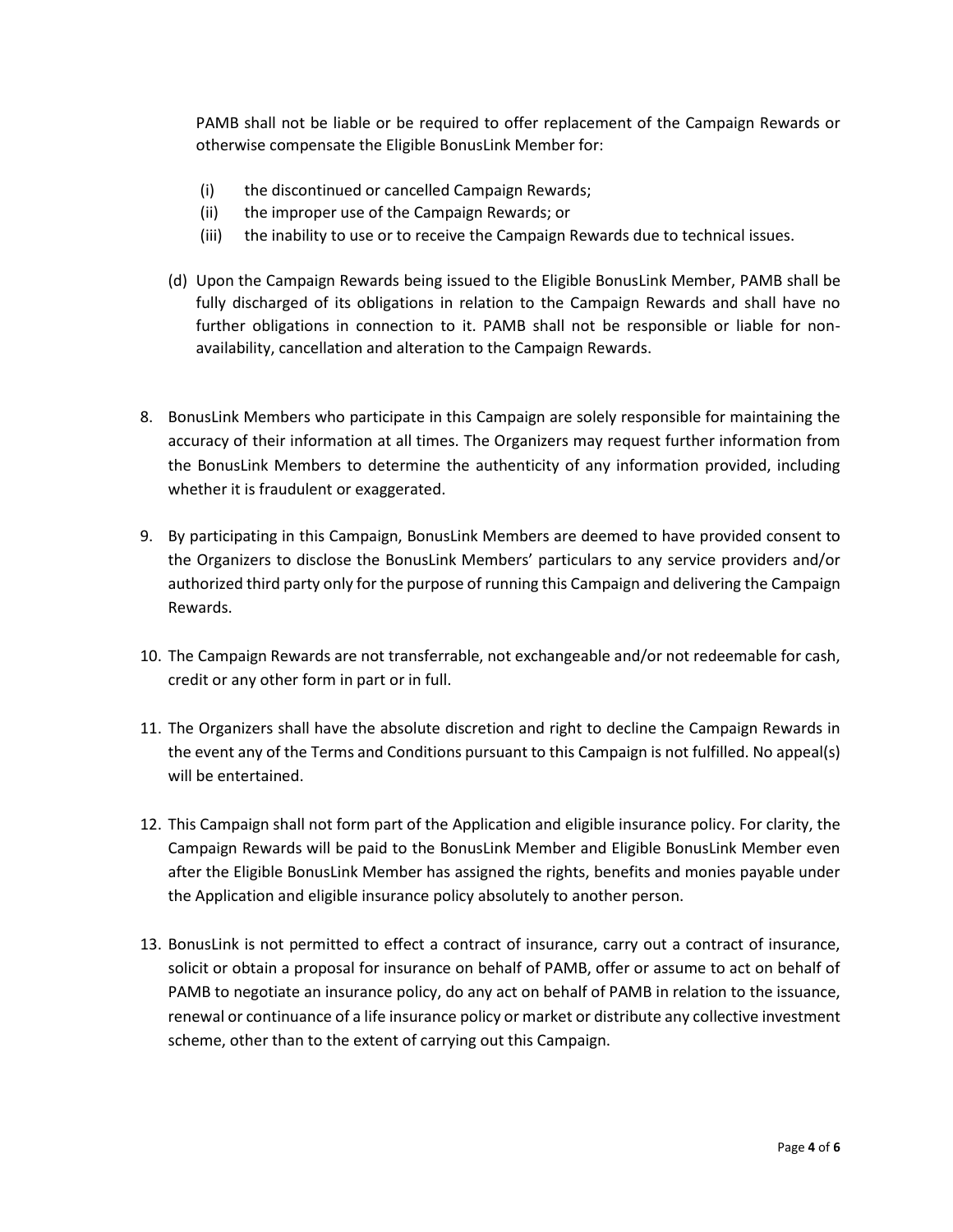#### **General Terms and Conditions**

- 14. All Organizers' decisions on all matters including but not limited to the eligibility of the BonusLink Members and/or Campaign mechanics for this Campaign or in the event of any dispute shall be final and binding and no correspondence or appeals shall be entertained.
- 15. The Organizers shall have the discretion to decide in respect of all matters and disputes concerning this Campaign in accordance with treating you and other BonusLink Members fairly, including substituting the Campaign Rewards with other form of gifts/rewards of equivalent value.
- 16. The Organizers reserve the absolute right, at any time, to verify the validity of any information of the BonusLink Members and/or Eligible BonusLink Members provided under this Campaign including but not limited to the submissions for Campaign Rewards.
- 17. Subject to Clauses 6 and 7 above, any retrospective claim by BonusLink Members for the BonusLink Points will not be entertained.
- 18. The Organizers reserve the absolute right to revise the Campaign Rewards from time to time with prior notice.
- 19. The Organizers reserve the right at their sole discretion to disqualify any BonusLink Member and/or to retract or forfeit the Campaign Rewards from any BonusLink Member if the Organizers believe the said BonusLink Member has (singularly or jointly with any other BonusLink Member) undertaken fraudulent practice and/or activities to earn the Campaign Rewards or undertaken in any activities that are or may be harmful to this Campaign or to the Organizers.
- 20. The Organizers reserve the absolute right to cancel, terminate or suspend this Campaign with prior notice and/or without assigning any reason. For the avoidance of doubt, any cancellation, termination or suspension by the Organizers shall not entitle any party including but not limited to the BonusLink Members to any claim or compensation against the Organizers for any and all losses and/or damages suffered or incurred as a direct or indirect result of the act of cancellation, termination or suspension.
- 21. The Terms and Conditions contained herein, as the same may be amended from time to time, shall prevail over any inconsistent terms, conditions, provisions or representations contained in any other promotional and/or advertising materials for the Campaign.
- 22. In no event will the Organizers be liable for any loss or damages including without limitations, loss of income, profits or goodwill, direct or indirect, incidental, consequential, exemplary, punitive and/or special damages of any party including third parties howsoever arising whether arising whether in contract, tort, negligence or otherwise, in connection with this Campaign and/or the